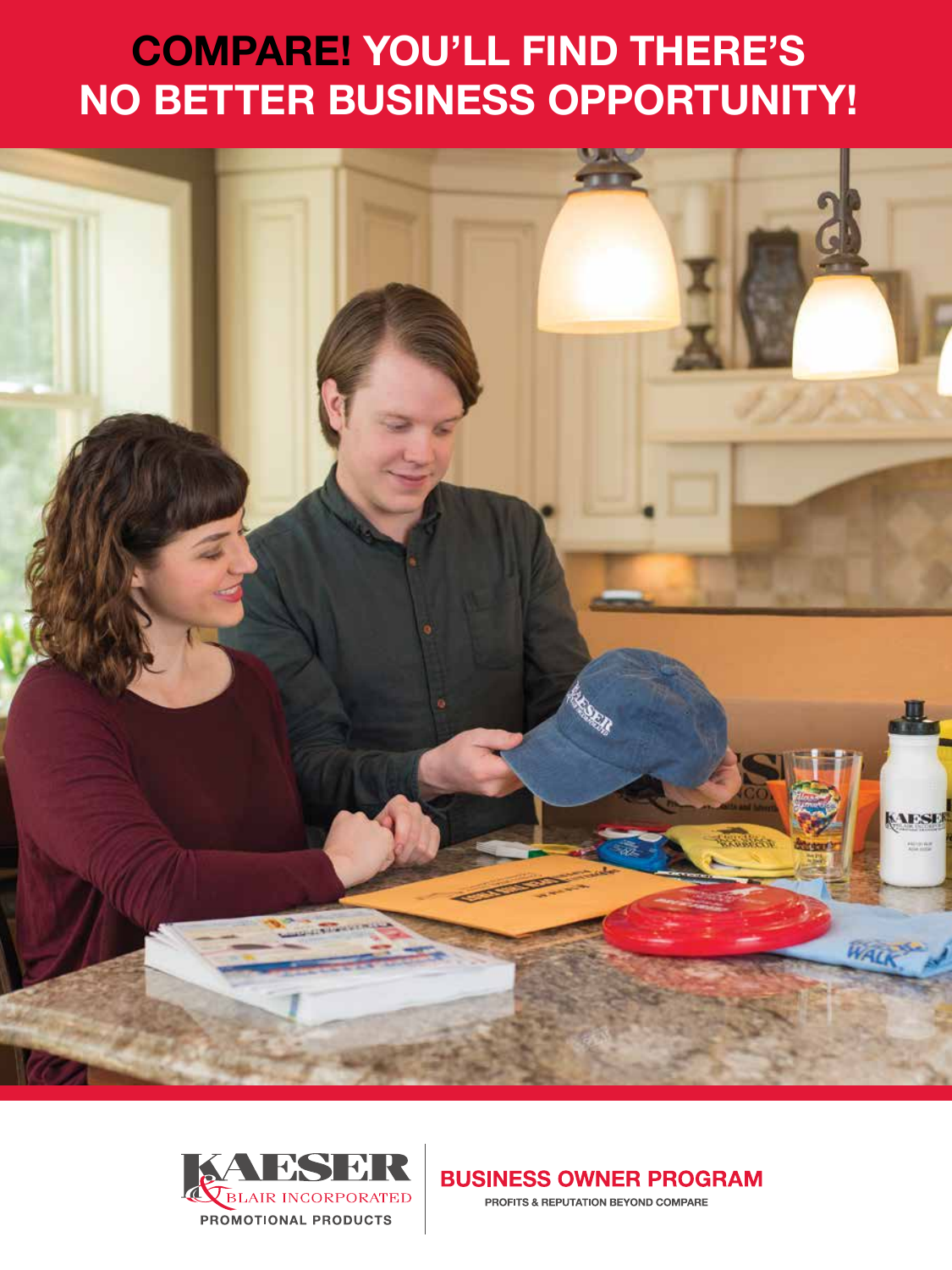### **THE TIME IS NOW!**

**EMBRACE YOUR ENTREPRENEURIAL SPIRIT BY STARTING YOUR OWN PROMOTIONAL PRODUCTS BUSINESS.**

**ENJOY THE FLEXIBILITY AND FINANCIAL REWARDS OF BEING YOUR OWN BOSS.**

### **I COMPARED AND STARTED MY OWN PROMOTIONAL PRODUCTS BUSINESS!**

 $\mathcal{L}_{\text{Kaeser}}$  & Blair has allowed me the freedom to build my own business in my spare time while still being able to take an active rele in my children's lives I spare time while still being able to take an active role in my children's lives. I love to sell and I only work about 16 hours per week.

I have about 40 regular customers along with seasonal political orders. Repeat business accounts for 80% of my business. Even though my husband works, the \$20,000 per year I earn is helping pay for vacations and college educations. <sup>99</sup>

### - Lisa, Illinois

### **YOUR SUCCESS IS ONLY LIMITED BY YOUR DREAMS!**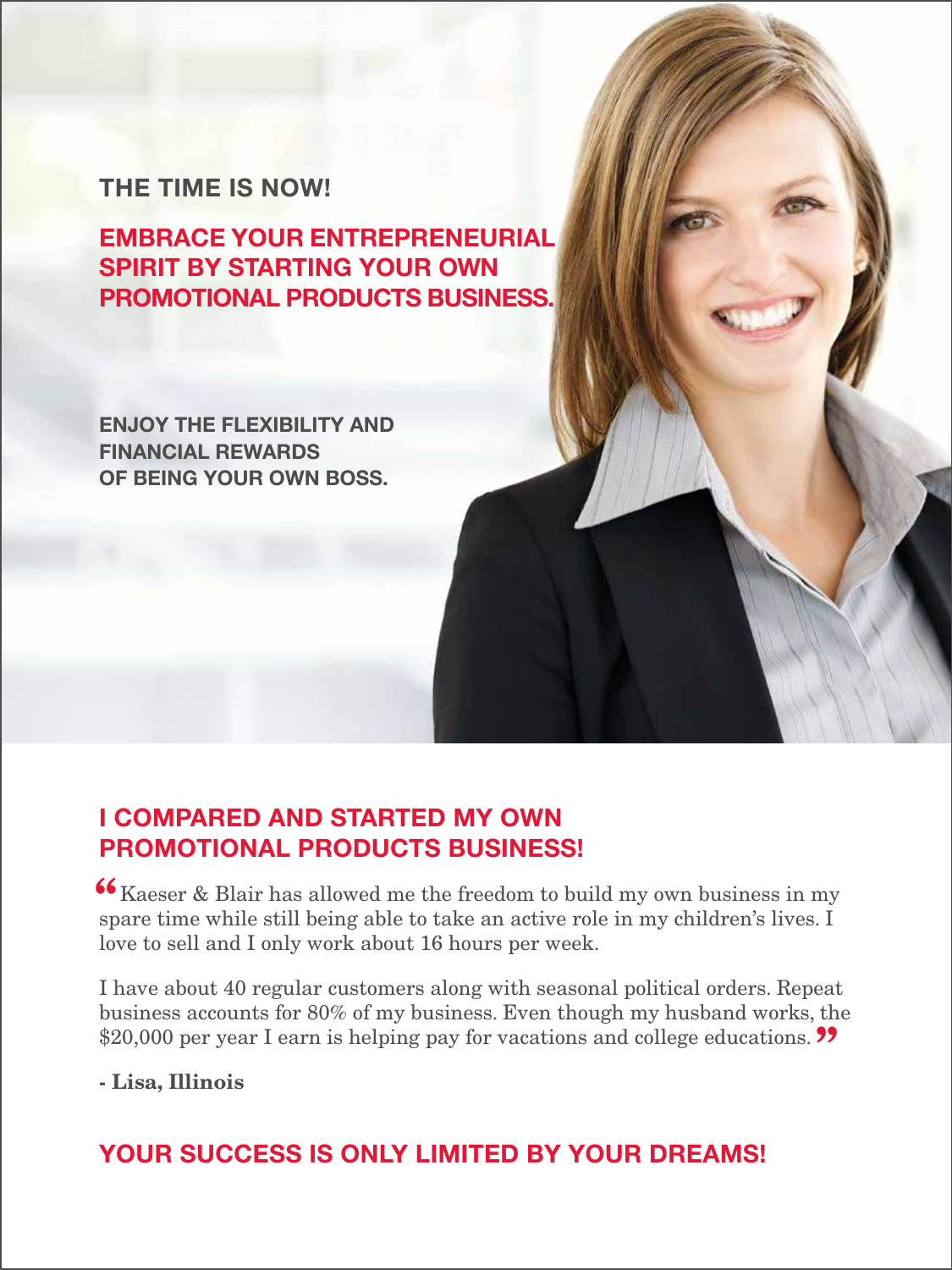### **BEFORE STARTING ANY NEW BUSINESS VENTURE, ASK THE FOLLOWING VITAL AND REVEALING QUESTIONS:**



#### Is the business opportunity part of a successful industry with in-demand products and services?

The K&B Business Owner Program is part of a \$21.5 billion and growing promotional products advertising industry.



#### Does the business opportunity require a lot of up-front investment with significant risk?

No! This is a risk free business opportunity. The Standard Business Owner Package is only \$85. It is the starter kit to kick off your new business and it has the tools to help you be successful. Your \$85 will be refunded when you make your first \$1,500 in sales.



#### Can the business run either part or full time and is there a store front retail location?

The business can be operated part or full time and on your own schedule. Most are operated as home-based businesses.



#### How do I know there are potential customers in my area?

Every business in your area, no matter how small or large, is a potential customer. At least 5 to 10 of your products will fit the needs of these potential customers.



#### Does the business opportunity require a lot of inventory or specialized equipment on-hand?

There is no inventory or specialized equipment to worry about. You also don't have to worry about delivering or buying products.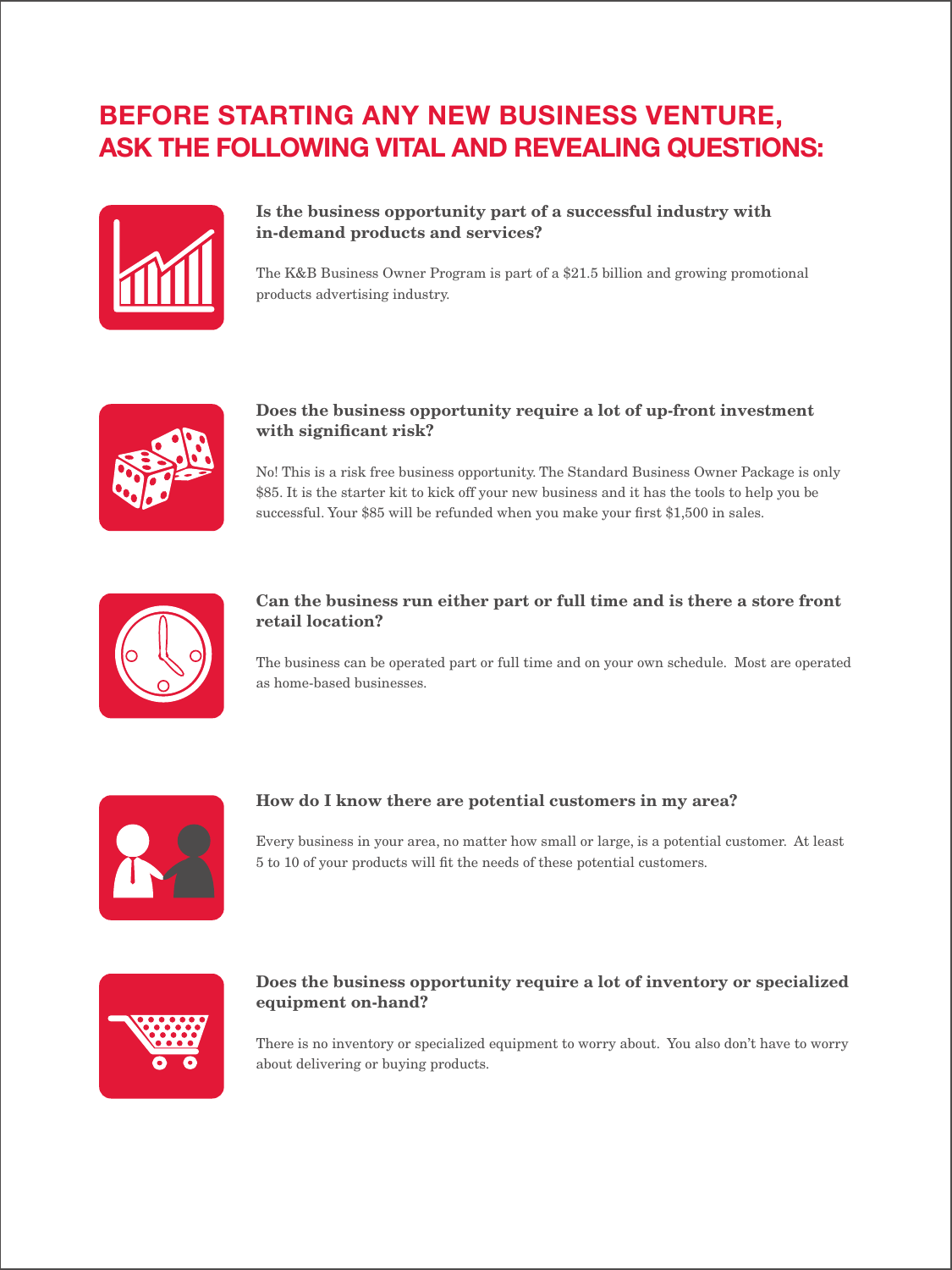## **HOW MUCH CAN I MAKE FROM THE KAESER & BLAIR BUSINESS OWNER PROGRAM?**



Average profits are 20% of the sell price. Average orders are close to \$785. Some earn \$100,000 or more every year.

### **Annual Earnings:**

### **\$7,000-\$20,000\* \$60,000-185,000\* PART TIME BUSINESS OWNERS FULL TIME BUSINESS OWNERS**

### **Average Earnings by Orders per Week:**



The above figures do not include bonuses, incentives, awards, and overrides.

\* Based on average profit earned by part-time and full-time business owners when order quantity and total dollar sales volume are as indicated above. Profits and earnings vary based upon product and market conditions.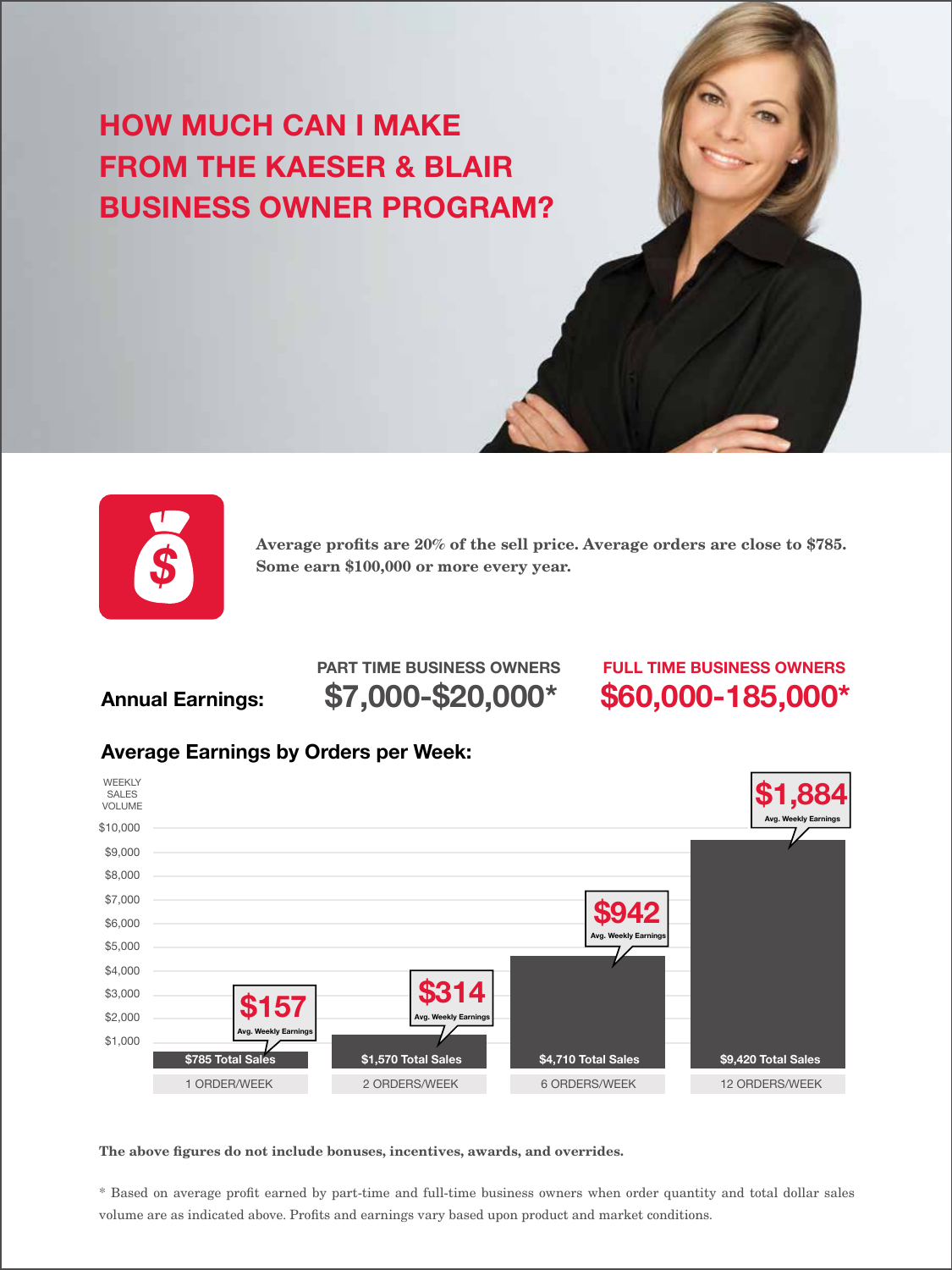

#### How do I get paid?

You are paid when orders are entered! This is an advance of product production and delivery. We even pay via direct deposit within one business day.



#### Is there any support to help me along the way?

Kaeser & Blair has a skilled, experienced and dedicated staff to assist you with product information and orders.



#### Does the opportunity require on-going fees?

There are no monthly fees, processing fees or transaction fees.

|  |  | Î |
|--|--|---|
|  |  |   |
|  |  |   |
|  |  |   |
|  |  |   |
|  |  |   |
|  |  |   |

#### Would my new business lock me into any binding or restrictive agreements or contracts?

There are no contractual agreements or binding restrictions, which in turn gives you the freedom to run your own business the way you want to.

### **"IF YOU LIKE TO SELL, WE ARE HERE TO MAKE IT EASY, FUN AND PROFITABLE."**

- Kurt Kaeser, CEO



See what real Kaeser & Blair business owners say about this opportunity at our website: www.Kaeser-Blair.com/stories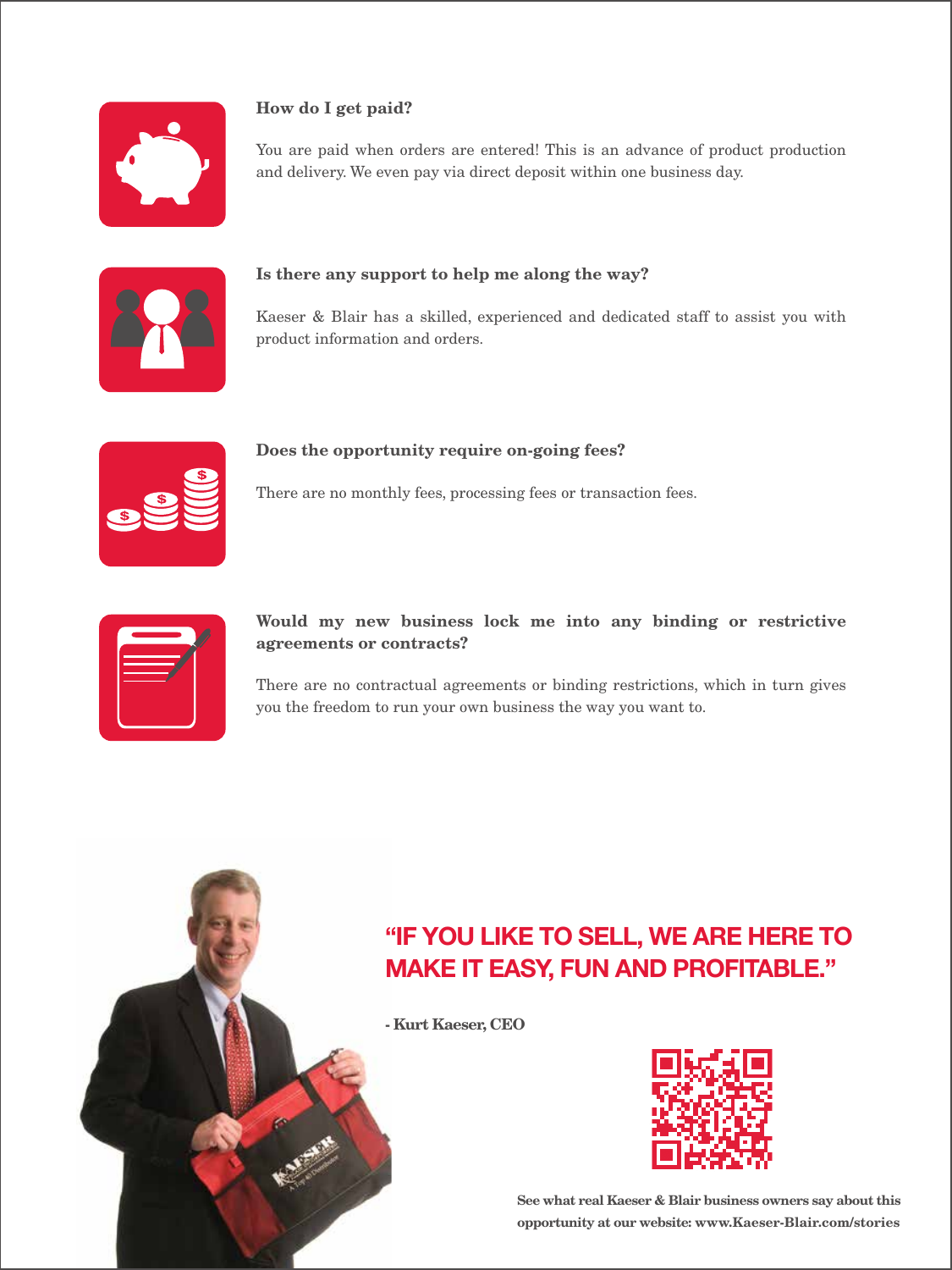### **WHAT IS THIS BUSINESS OPPORTUNITY?**

This is an opportunity to start your own business selling and providing custom imprinted promotional and advertising products by developing relationships with customers and being a valued source. A promotional product and advertising specialty business is an exciting form of advertising where a marketing message is delivered on a useful item. Promotional products are used for many applications.

The industry is growing and continues to increase as more and more people recognize the value this type of advertising offers, such as creating goodwill, motivating employees, building brand awareness, supplying trade shows and customer gifts. 2009 2010 2011 2012 2013 2014



Promotional products industry hits all-time record high of  $$21.5$  billion in sales!

#### **WE MAKE IT EASY TO START YOUR OWN BUSINESS AND SELL FUN AND EXCITING PRODUCTS.**

### **MARKET MAKEUP BY INDUSTRY**

Wondering which client sectors garner the most revenues? Below is the ranking of biggest buyers:



*Source: Advertising Specialty Institute*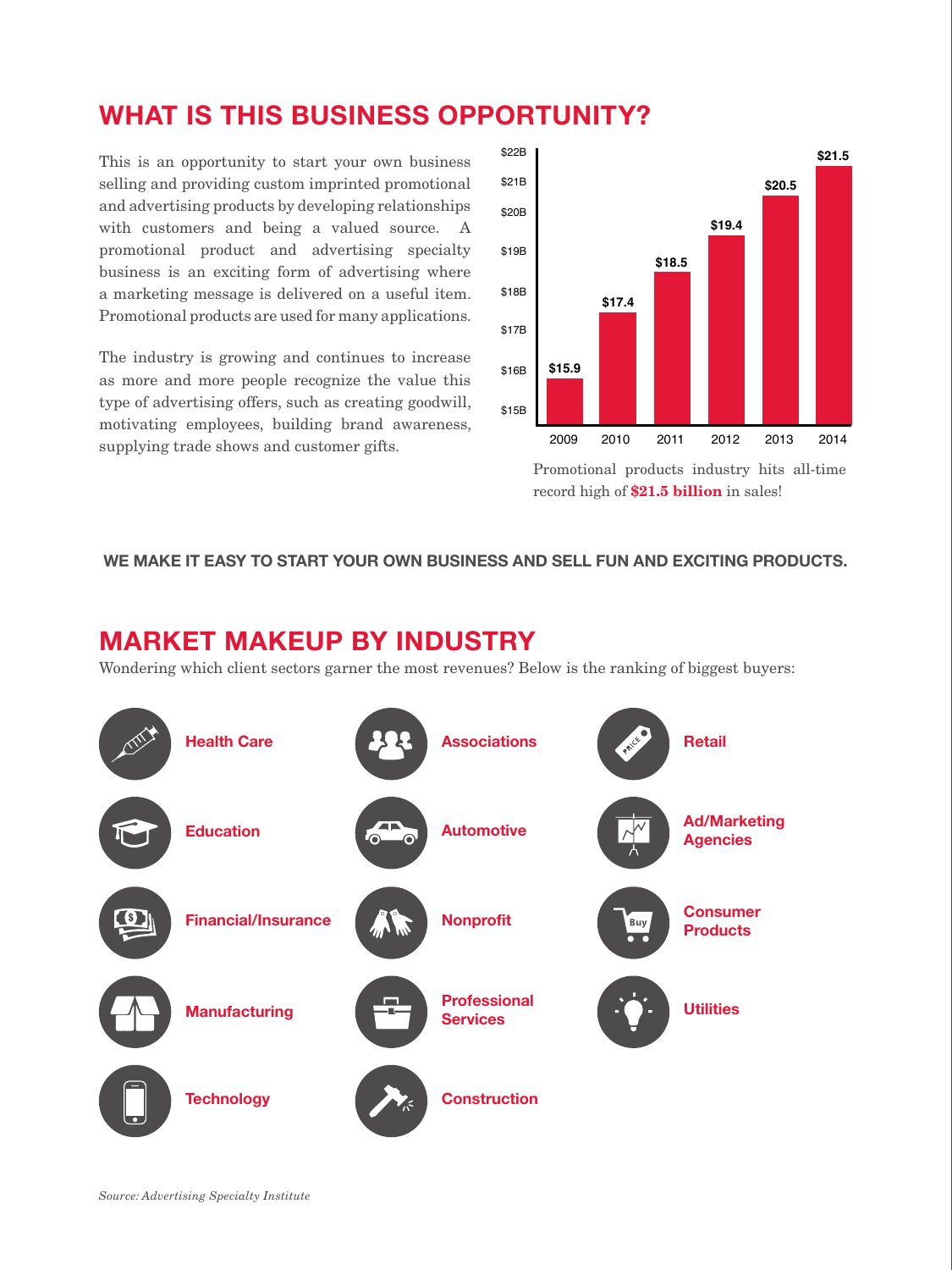## **VIRTUALLY EVERY BUSINESS ADVERTISES WITH PROMOTIONAL PRODUCTS BECAUSE IT'S SO EFFECTIVE!**

### **WHAT IS A PROMOTIONAL PRODUCT?**

Any item that a company, organization, event, person, etc. can imprint or embroider is a promotional product. Most common uses are:

- Customer Goodwill and Retention
- Tradeshow Giveaways
- Employee Relations and Events
- Brand Awareness
- Public Relations
- New Customer/Account Generation
- New Product/Service Introductions

### **PROMOTIONAL ADVERTISING HELPS COMPANIES:**

Inform: let customers know about their product and/or service

Remind: help customers remember the companies they patronize and generate repeat business

Persuade: convince potential customers to use their product and/or service

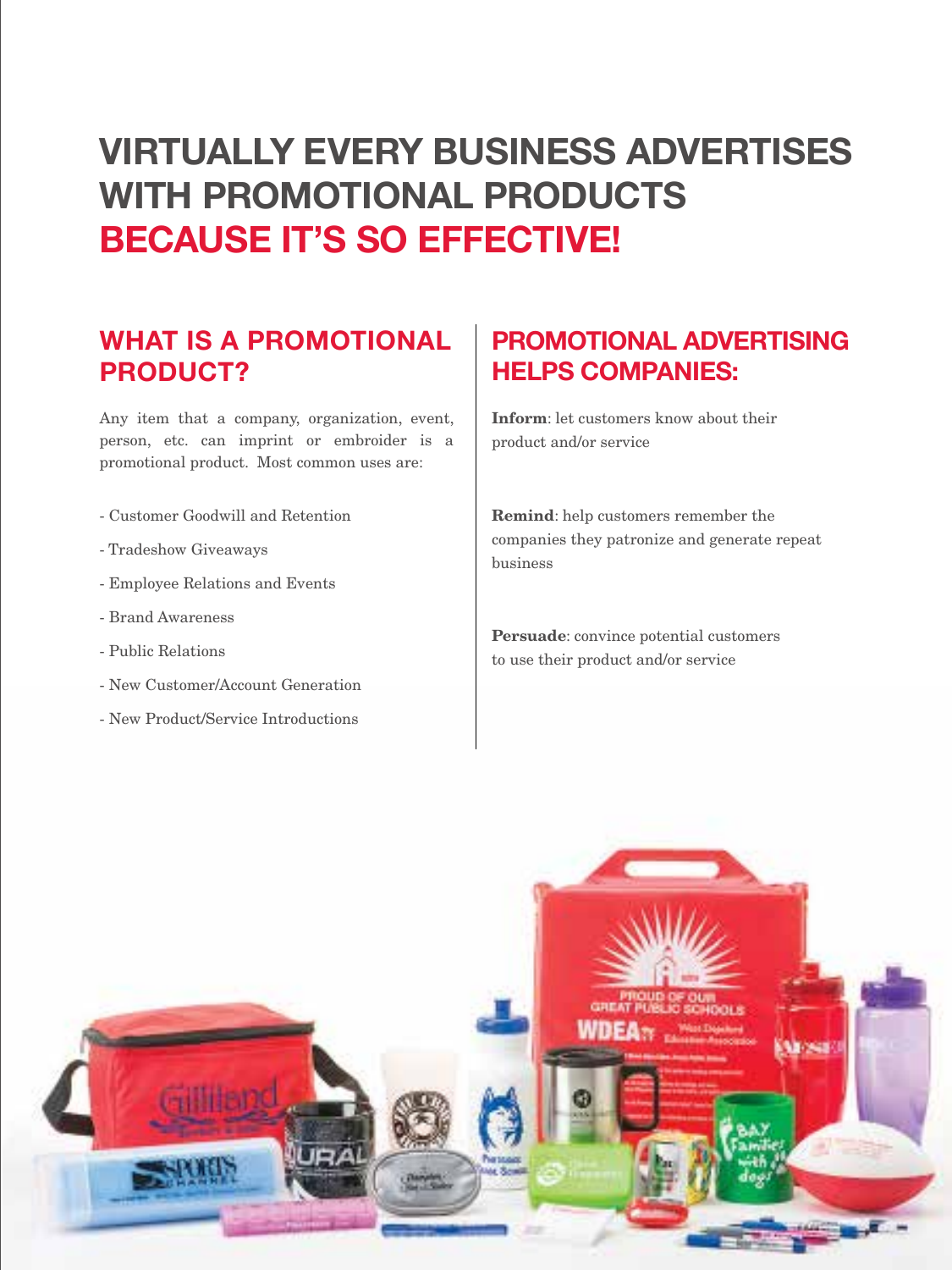### **WHAT TYPES OF PRODUCTS WOULD I BE OFFERING?**

Below is the ranking of each product category.

#### **PRODUCT BREAKDOWN**



*Source: Advertising Specialty Institute*

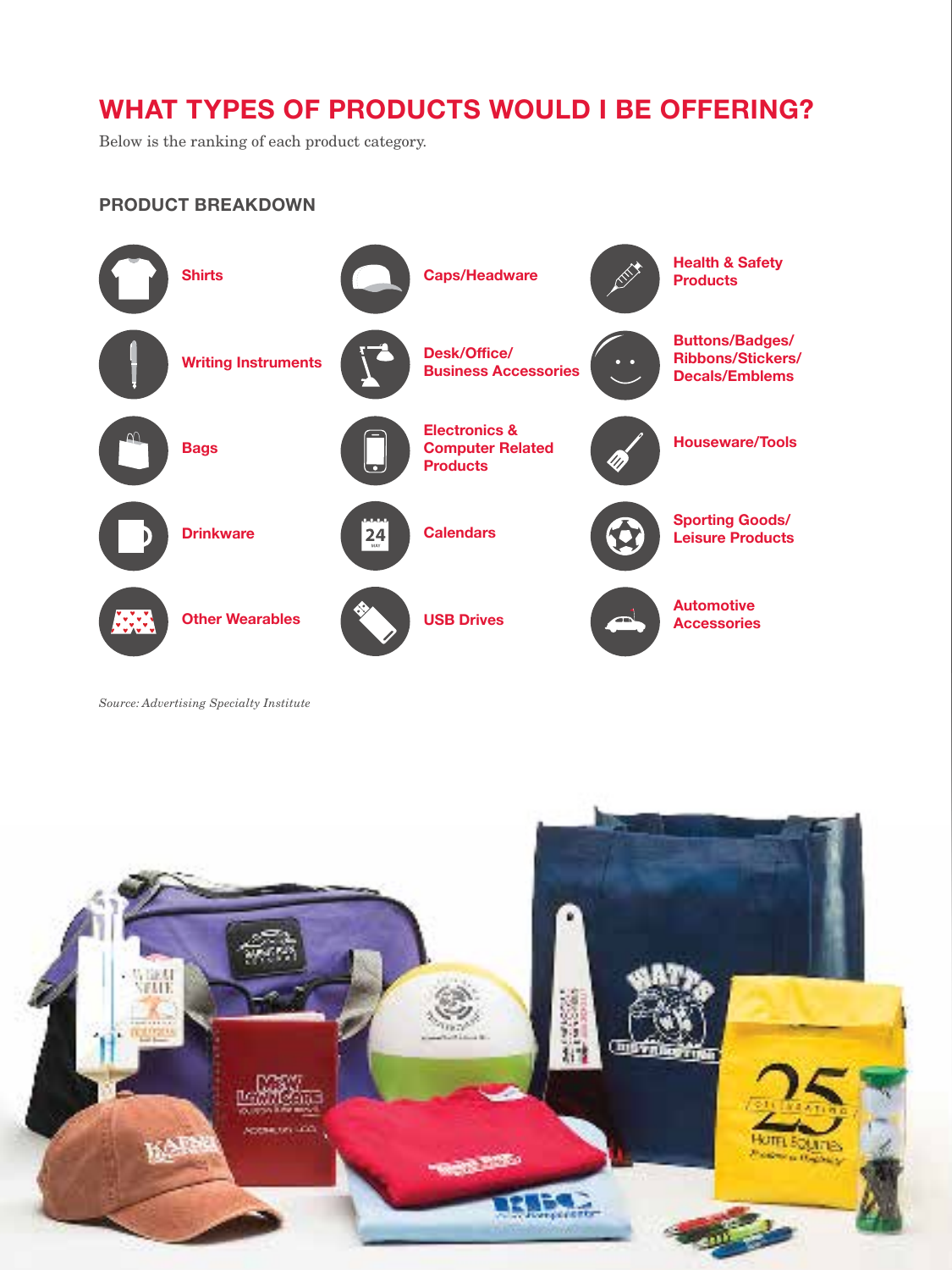### **HOW DOES YOUR PROMOTIONAL PRODUCTS BUSINESS WORK?**



#### **K&B PROVIDES INDUSTRY LEADING PRICES MAKING IT EASIER TO SELL**

We provide the products you sell at industry leading prices and handle all the back end office order support functions to keep it simple. You are in business for yourself, but not by yourself.

Your business has its own brand and identity. You are your own boss and you control when, where and how it operates. Kaeser & Blair acts as a source of supply for the promotional products when selected.

#### **OUR CUSTOMER SUPPORT IS UNMATCHED**

We have an experienced staff of 120 support employees servicing your business needs. Our team helps prepare marketing material, research products, order follow through, customer invoicing, receivables, and sales tax collection. Our Service team is here to help and our toll free phone lines are staffed with real people. If a question comes up – we are just a phone call, email, or service ticket away with fast, reliable and experienced support.

Promotional products are custom decorated with a customer's logo and/or advertising message. You sell the products to your customers and submit to us to have the orders filled and completed. Normally the finished goods are drop-shipped directly to the customer. This means there is no inventory to buy up front, no deliveries to make – just submit the order and let us do the rest.

#### **KAESER & BLAIR MAKES ORDERING EASY!**

When you sell promotional products to a customer, all you need to do is submit the order including a customer's logo and or advertising message and we handle the rest. It's that easy!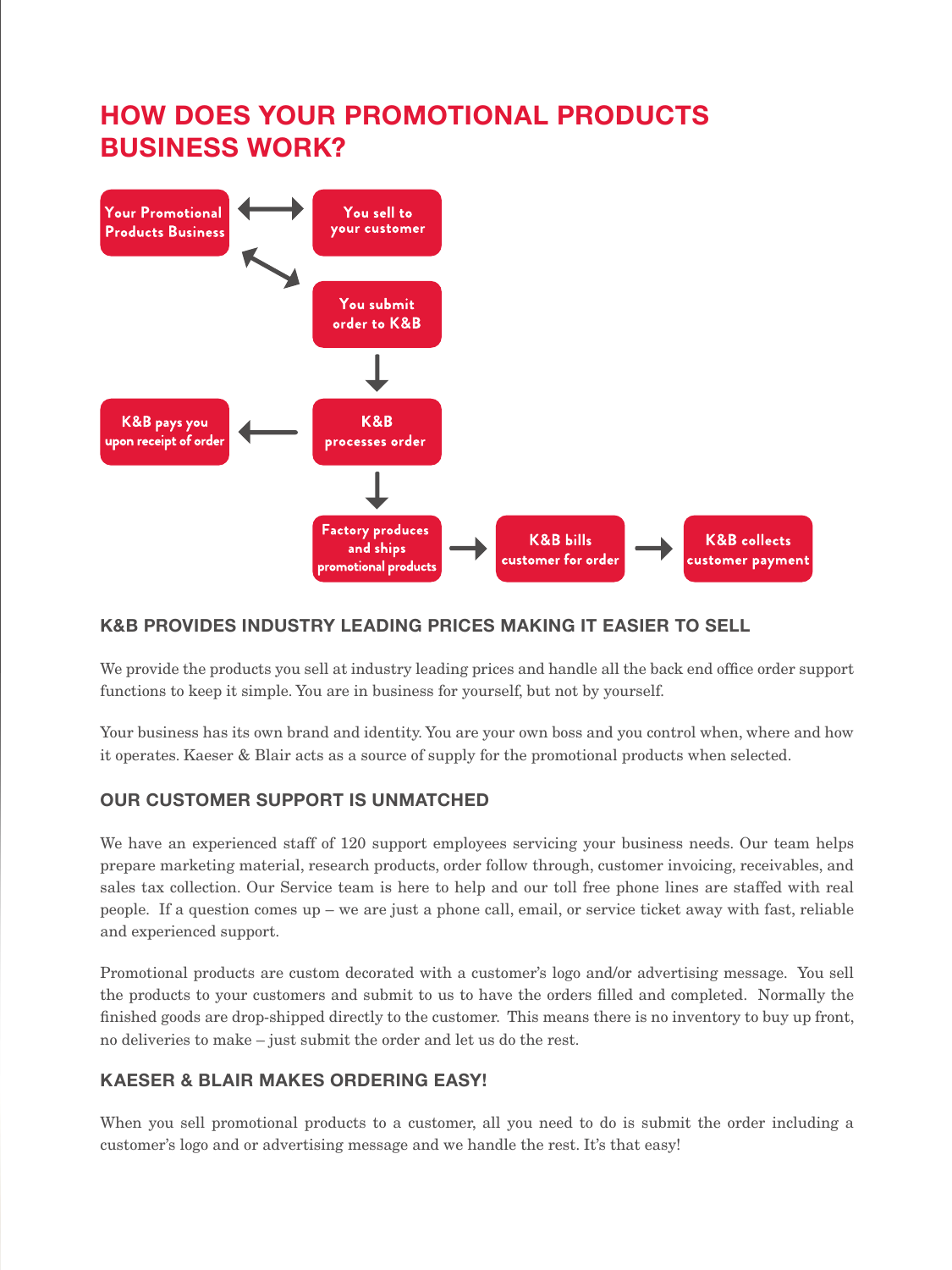# **FREE TRIAL LAUNCH PACKAGE**



Enclosed is our Trial Launch Package with a promotional pen for you to sell to your potential customers. Take this piece of sales literature when you meet your prospect. It has everything you need to know to educate them on the benefits of promotional products and all the details you need to sell the Javelina Tropical Pen.

How do you find your potential customers so you can try the K&B Business Owner Program? Consider your connections and who you know that would benefit from the use of promotional products. You may already have someone in mind, but if not, it's easier than you think. Here are some possible contacts that are a good place to start:

- Family and friends
- Local businesses
- Churches and Synagogues
- Restaurants
- Sports organizations
- Schools
- Non-profit organizations
- Your local chamber or commerce
- Your social network Facebook, Twitter, Linkedin
- 

### **OUR BEST BUYS CATALOG ALMOST GUARANTEES SALES!**

90.6% of the most successful business owners say they use the Best Buys Catalog everyday. Show your customers the best selling, most desirable promotional items at the best published prices in the country.



You'll be surprised how simple it is to make a sale! If there is a need, the items sell themselves. Your customers will be pleased with the high quality products they receive, and you will receive the profits of the sale.

More than \$100,000 in promotional products is sold from this catalog everyday!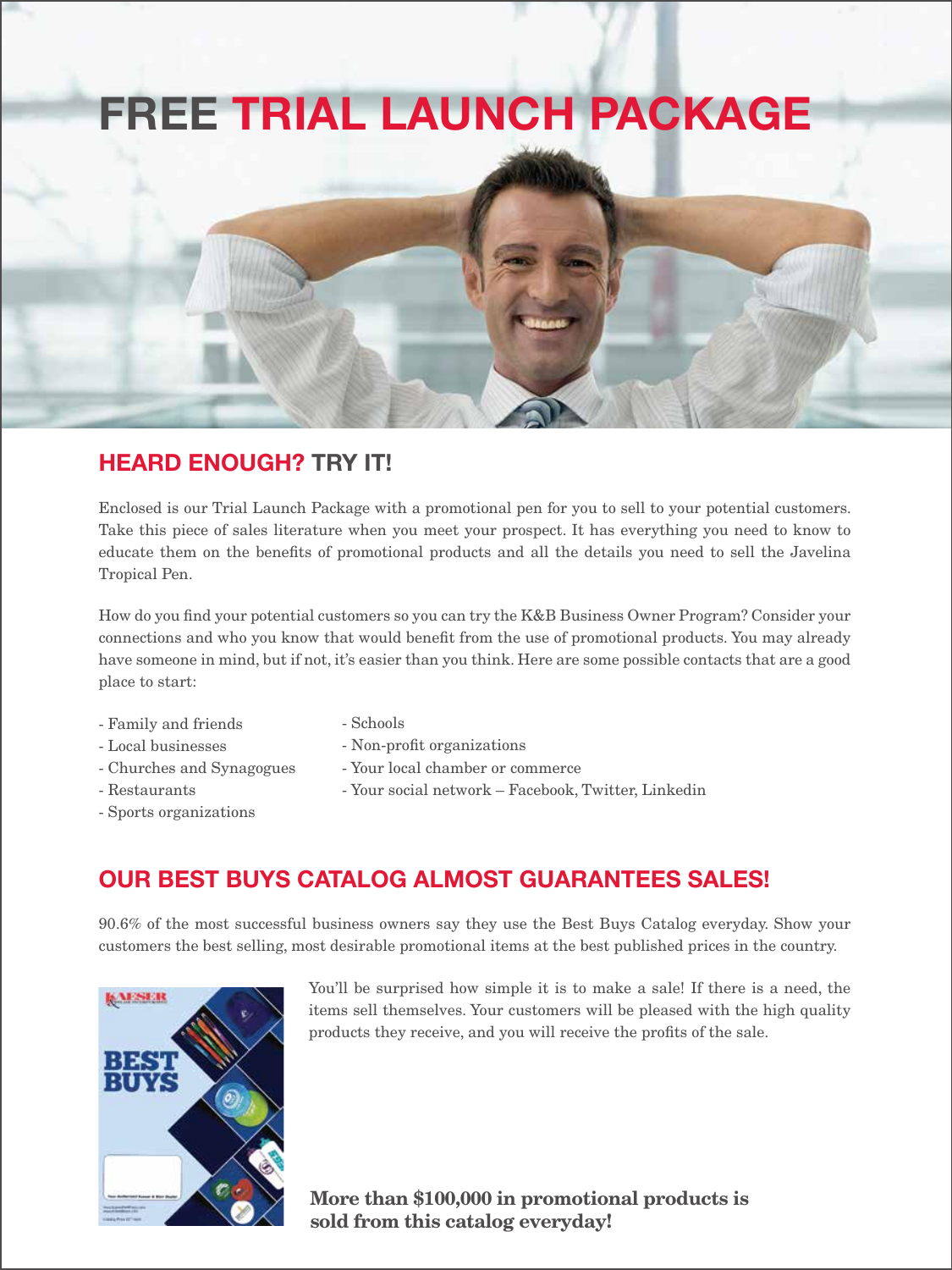# **GET STARTED, NOW!**

The following are two options you can choose to get started:



### **Introducing!** Business Owner Reference Manual

(Included in both packages)

## **STANDARD BUSINESS OWNER PACKAGE \$85\***

The starter kit to kick off your new business has the tools to help you be successful. It includes the following:

- Immediate access to our online training assets and information to help you get started
- Best Buys Catalog
- Numerous supplier and manufacturer catalogs with promotional products to sell
- A large assortment of our best selling product samples (products may vary)

\*Your \$85 will be refunded when you make your first \$1,500 in sales. If you decide this opportunity is not for you, please return the starter kit within 30 days and your \$85 will be refunded.



#### **PREMIUM BUSINESS OWNER PACKAGE \$335 (INCLUDES STANDARD BUSINESS OWNER PACKAGE) \$299\*\* Previously NOW**

This is a more comprehensive package to help improve business success. It includes the following:

- Personalized website with your unique URL/web address hosted by Kaeser & Blair (to access demo of website go to www.greenepromos.com)
- Personalized email address
- 50 Best Buys catalogs
- 1,000 custom business cards
- 100 Javelina Tropical Pens with your custom printed message promoting your new promotional products business



Your personalized website features the best selling products from the Kaeser & Blair Catalog and a digital copy of the Best Buys Catalog. The website will include your company name, logo, and brand message on the "about us" page. You can include your photo and even create personalized banners for the header of the home page. It is extremely easy to set up and update; however, if you need help we will gladly assist you. It is not an ecommerce website, but over \$10,000,000 million dollars in products are sold from the Best Buys Catalog every year. Personalized items are ready in about 2 weeks.

\*\* After the initial \$299 investment there will be a yearly cost of \$200 to host the website and receive your email address.

\*\* The \$85 portion of your Premium Business Owner Package will be refunded when you sell your first \$1,500 in sales. If you decide this opportunity is not for you, you can return everything (including the catalogs, pens, owner package, and cards) within 30 days and your total Premium Owner Package cost of \$299 will be refunded.